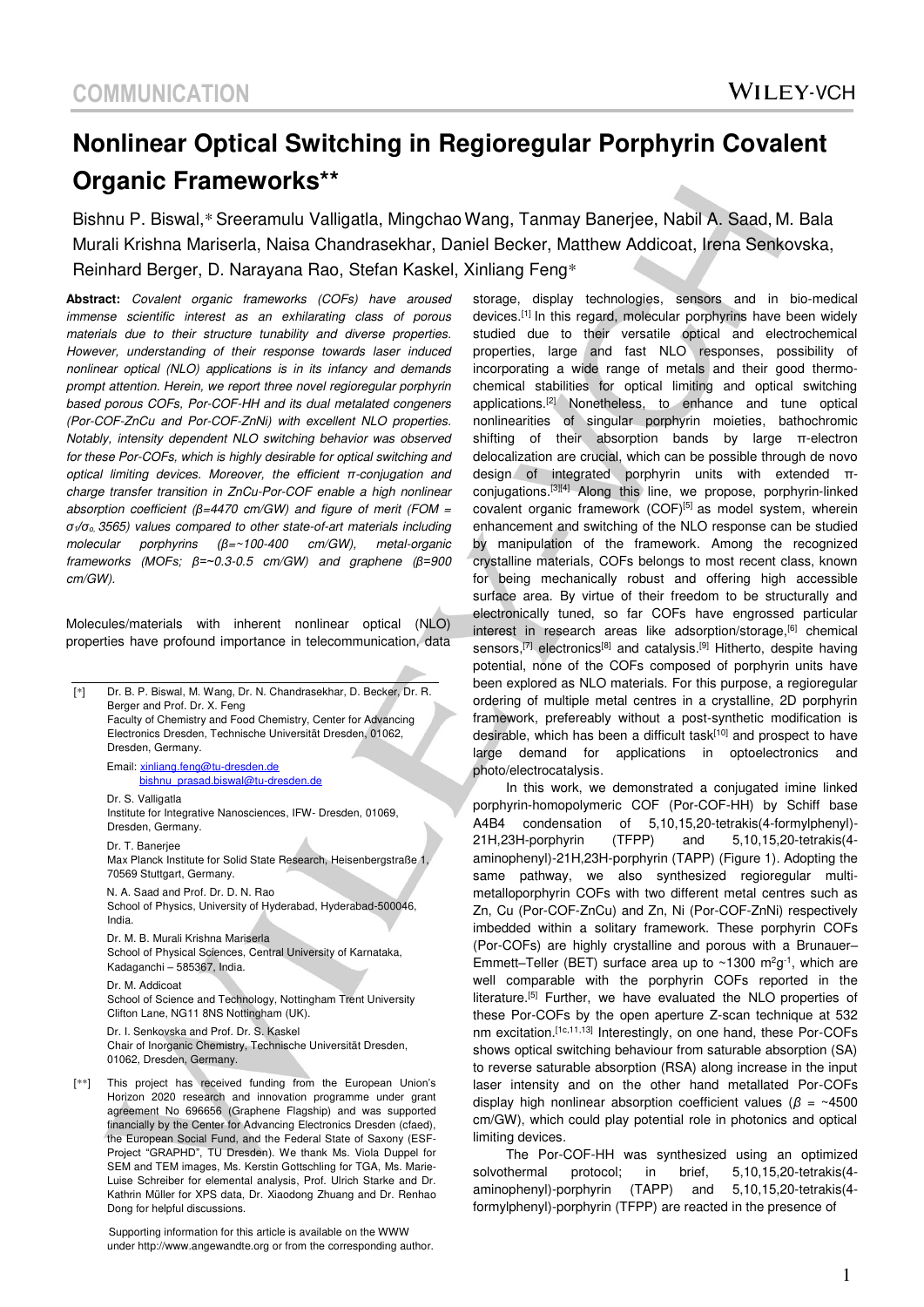

Por-COF-HH (M1 & M2 = H); Por-COF-ZnNi (M1 = Zn; M2 = Ni); Por-COF-ZnCu (M1 = Zn; M2 = Cu)

Figure 1, a) Schematic representations of the synthesis of Por-COF<sub>5</sub> (Por-COF-HH, Por-COF-ZnCu and Por-COF-ZnNi; b) Experimental (red) compared with Powder refined (blue) PXRD profiles of Por-COF-HH with eclipsed (AA) arrangement; difference plot is given in black and observed reflections in green); c) The packing models of corresponding Por-COFs indicating the pore aperture and π-π stacking distances (Zn: orange; Cu: green and Ni: purple).

aqueous acetic acid (6M) using o-dichlorobenzene and n-butanol (1:1 by vol.) as the solvent combination in a Pyrex tube at 120  $^{\circ}$ C for 3 days. The same protocol was employed to synthesize Por-COF-ZnCu and Por-COF-ZnNi using A4 and B4, metalloporphyrins as detailed in Section S2, Supporting Information. The synthesized Por-COFs were first examined via powder X-ray diffraction (PXRD) to investigate the crystallinity and phase purity. As revealed from PXRD, all the Por-COFs (Por-COF-HH, Por-COF-ZnCu and Por-COF-ZnNi) show good crystallinity with the first and most intense peak at a low 2*θ* angle of ∼4.7° corresponding to the (100) reflection planes, along with other minor peaks (Figure 1b). Based on the initial experimental PXRD patterns, 2D COF models were built and optimized using the Self-Consistent Charge Density Functional Tight-Binding (SCC-DFTB) method.<sup>[12a]</sup> The experimental PXRD patterns match fairly well with the simulated ones derived from the eclipsed (AA) stacking models (Figure 1b and Figure S6-8). The centre-to-centre distance (pore aperture) is ~1.4 nm and the π–π stacking distances between the individual layers were calculated as ∼4 Å for all three Por-COFs (Figure 1c). The latice parameters of Por-COF-HH were calculated to be  $a = 27.32 \text{ Å}, b = 26.60 \text{ Å}, c = 7.96$ Å,  $\alpha = 88.51^\circ$ ,  $\beta = 89.83^\circ$  and  $\gamma = 89.76^\circ$  using the Pawley refinement on Reflex module of BIOVIA Materials Studio 2017 (Figure 1b). The refinement details for Por-COF-ZnCu and Por-COF-ZnNi are presented as Figures S9 and S10.

The formation of the Por-COFs by the Schiff-base condensation reaction was evidenced by the almost complete disappearance of the –N-H stretching bands (3100–3400 cm-1) of TAPP, Zn-TAPP; and the -C=O stretching bands (~1695 cm-1) of TFPP, Cu-TFPP and Ni-TFPP; and appearance of a new characteristic -C=N stretching band  $(\sim 1625 \text{ cm}^{-1})$  in the Fouriertransform infrared (FT-IR) spectrum of Por-COFs (Figures S11- S13, ESI). The residual -N-H and -C=O stretching signals

(Figures S11-13) possibly correspond to the uncondensed functional groups at the edges/termini of the COF crystallites. The <sup>13</sup>C cross-polarization magic-angle spinning (CP-MAS) NMR spectroscopy of Por-COFs confirms the chemical structure of the backbone by showing the characteristic chemical shift of the —  $C=N$  carbon at  $\sim$ 160 ppm, along with characteristic chemical shifts attributed to the porphyrin units. The full assignment is presented in Figure 2a and Figure S14. Transmission electron microscopy (TEM) images revealed significant crystallinity of the COF samples with well-defined, square shaped crystallites with average sizes between 50-100 nm (Figure 2b-d). Tetragonal pores of ~1.5 nm were clearly visible which is close to the calculated pore size. SAED analysis shows a prominent diffraction ring at ~1.8 nm corresponding to the (100) reflection for all three Por-COFs. A similar morphological feature was also observed in scanning electron microscopy (SEM) images, wherein cubic shape crystals of Por-COFs can be clearly visualized (Figure S16). Interestingly, for Por-COF-HH and Por-COF-ZnNi the crystallite sizes are close to 100 nm, while for Por-COF-ZnCu, the crystallite sizes are ~50 nm. Moreover, Energy Dispersive X-Ray Analysis (EDX) confirms the presence of two different metals within the single framework of Por-COF-ZnCu and Por-COF-ZnNi (Figure S17-S19). We have also verified the individual metal content in the Por-COF-ZnNi and –ZnCu frameworks using induced coupled plasma (ICP) analysis (Section S2). X-ray photoelectron spectral (XPS) analysis validates our proposed Por-COF-ZnNi and -ZnCu structures wherein metal atoms have been successfully integrated in the COF backbone (Figure S21). Thermogravimetric analysis (TGA) was performed for all three Por-COFs under both  $N_2$  and air, to study the thermal stability and to estimate roughly the total metal content (Figure S22 and S23).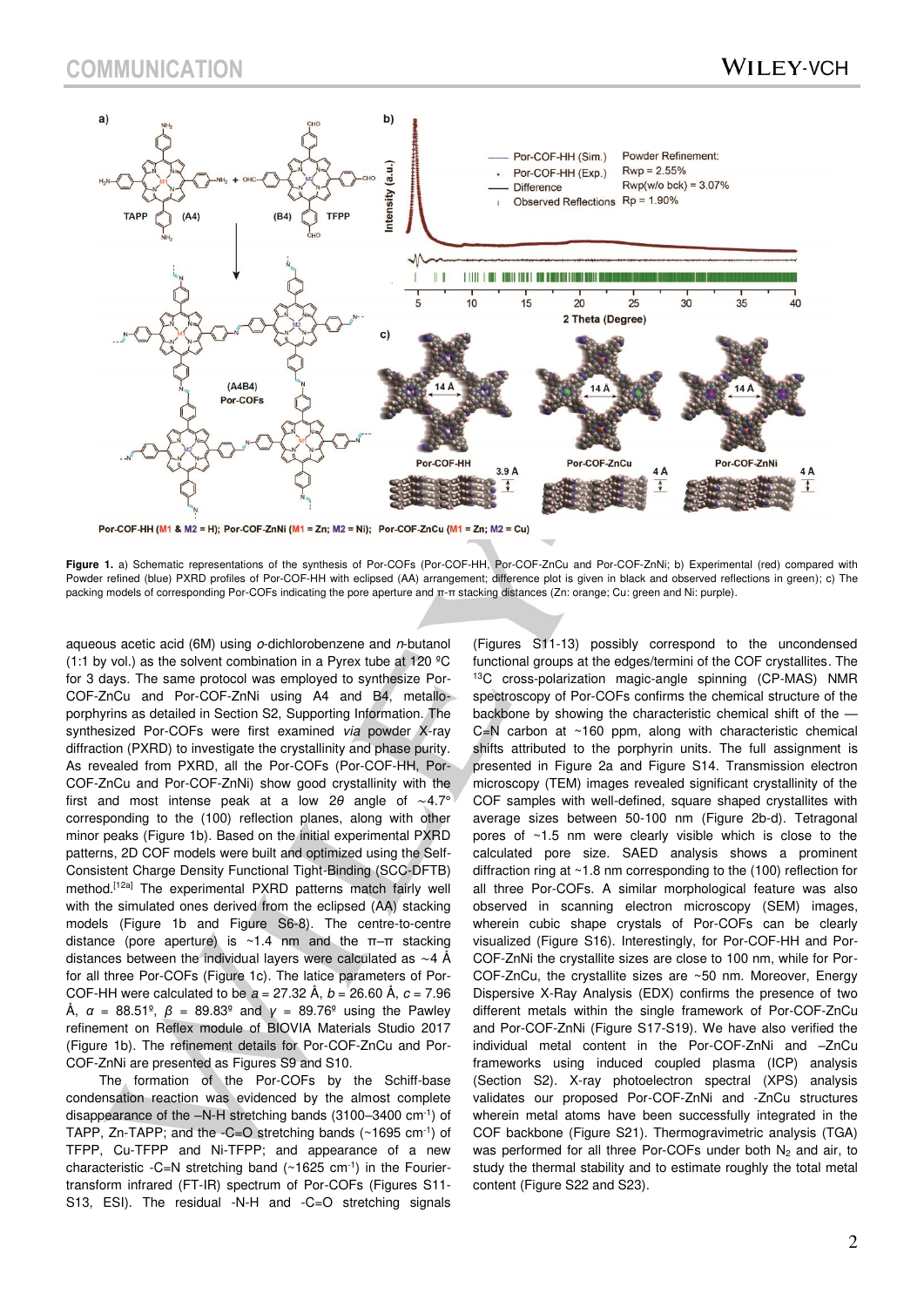### **WILEY-VCH**



Figure 2. a) Representive <sup>13</sup>C cross-polarization magic-angle spinning (CP-MAS) solid state NMR spectra of Por-COF-HH (\*corresponds to peripheral –CHO<br>groups); b, c and d) TEM images of Por-COF-HH, Por-COF-ZnNi and Por-CO the scale bar in the insets correspond to 1/0.37 nm); e) N2 physisorption isotherms at 77K; Photophysical properties of Por-COFs: f) UV-Vis spectra (measured in the integration sphere in dispersion state in 2-propanol) and g) Photoluminescence (PL) spectral profiles.



Figure 3. Open aperture Z-scan traces for Por-COFs: a) Por-COF-HH; b) Por-COF-ZnCu; and c) Por-COF-ZnNi at the excitation of 532 nm, ns laser at the input intensity of 0.25 GW/cm<sup>2</sup> (represented by circles) and 0.01 GW/cm<sup>2</sup> (represented by hexagons). The solid lines represent the theoretical fitting, spheres and hexagons are the experimental data

Permanent porosity of these Por-COFs was evaluated by employing  $N_2$  adsorption-desorption experiments at 77K. All three Por-COFs show similar isotherm shape with a steep increase in adsorption amount below 0.1 bar, characteristic for the filling of the micropores (Figures 2e). The surface areas of the Por-COFs derived from the  $N_2$  adsorption data using the BET model are 1316  $m^2g^{-1}$  for Por-COF-HH, 1027  $m^2g^{-1}$  for Por-COF-ZnCu and  $551 \text{ m}^2\text{g}^{-1}$  for Por-COF-ZnNi, respectively. The acsessible geometrical surface areas calculated by Poreblazer software<sup>[12b]</sup> amount to 1512 m<sup>2</sup>g<sup>-1</sup> for Por-COF-HH, to 1457 m<sup>2</sup>g <sup>1</sup> for Por-COF-ZnCu and to 1479  $m^2g^{-1}$  for Por-COF-ZnNi. The significantly lower surface area value measured for the Por-COF-ZnNi is possibly due to its moderate crystallinity in comparison to others. The pore size distribution plots of Por-COF-HH, Por-COF-ZnNi and Por-COF-ZnCu (Figure S24)

calculated from N<sub>2</sub> adsorption data using Quenched Solid State Density Functional Theory (QSDFT) model and cylindrical-slit adsorption kernel for carbon show the maxima centered between 1.0 and 1.3 nm. It corresponds well to the values obtained by Poreblazer (1.2 nm for pore limiting diameter, 1.3 nm for maximum pore size).

To understand the optoelectronic properties of the synthesized Por-COFs, we performed UV-Vis absorption in the centre mount position of an integrating sphere in the dispersion state (2-propanol) and photoluminescence measurements. The photo-physical properties of Por-COF-HH drastically differ compared to the corresponding metalated counterparts, Por-COF-ZnCu and Por-COF-ZnNi (Figure 2f and 2g). The UV-Vis spectral studies display an obvious shift in all four Q-band components [500-700 nm: Qy(1,0), Qy(0,0), Qx (1,0), Qx (0,0)]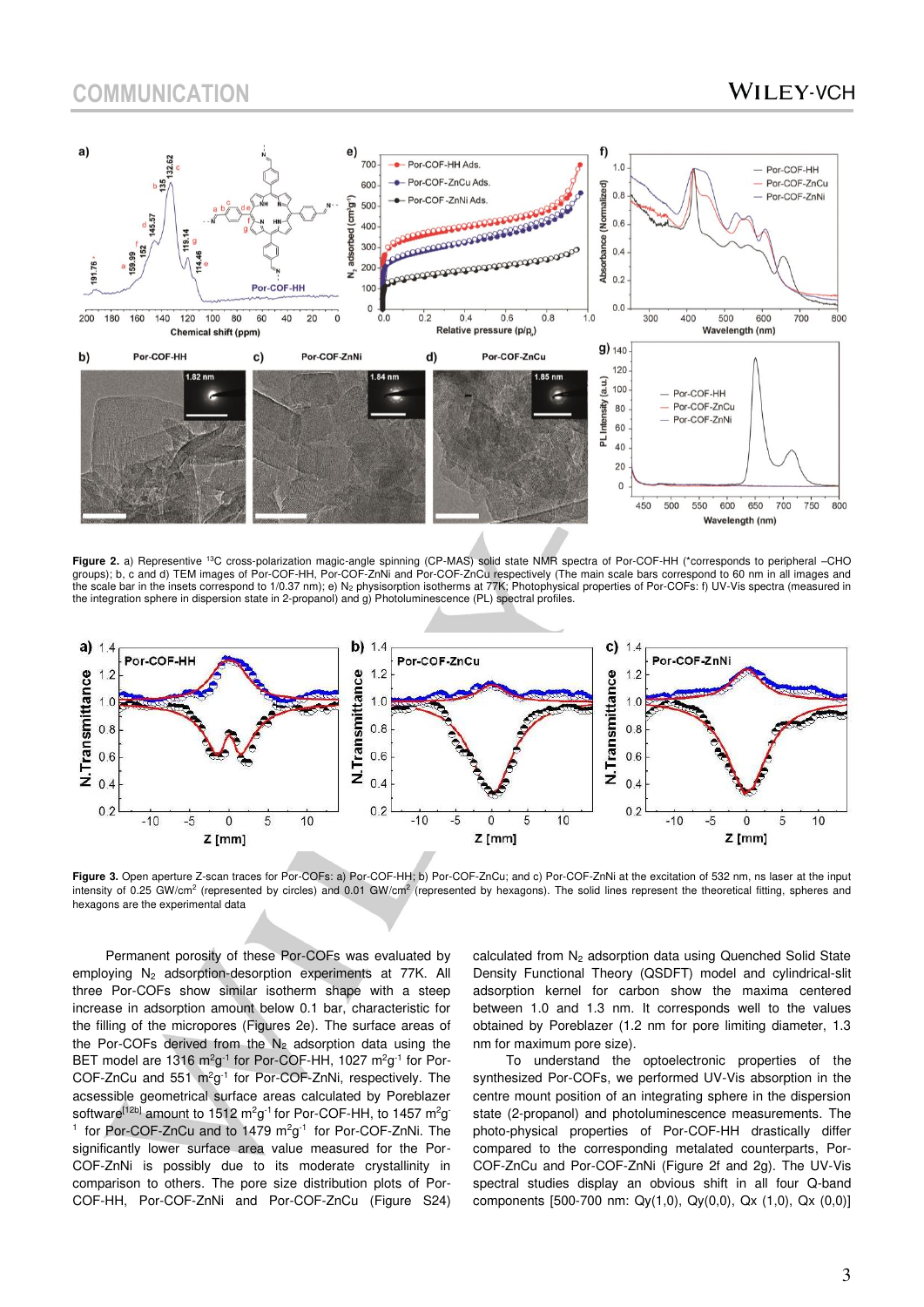# **COMMUNICATION**

of Por-COF-HH, in terms of their positions and intensity ratios compared to its metalated counterparts. Whereas, in the case of Soret B-band (B(0,0)) of Por-COF-HH associated to two components [401 (shoulder) and 418 nm (dominant major peak)] and the corresponding metalated ones (Por-COF-ZnCu and Por-COF-ZnNi) exhibit only one peak (417 and 419 nm respectively) (Figure 2f). Moreover, the broadening of the Soret B-band was noticed in the metalated Por-COFs compared to the metal-free Por-COF. These minor changes can be attributed to the metalation of the porphyrin network and associated structural changes.[13] In addition, we also observed photoluminescence (PL) quenching for both Por-COF-ZnCu and Por-COF-ZnNi, whereas the metal-free Por-COF-HH shows reasonable emission at 650 nm (Figure 2g). The estimated excited-state lifetimes are  $\tau_{\text{av}}$  = 9.17 ns, 1.77 ns and 1.73 ns for Por-COF-HH, COF-ZnCu and Por-COF-ZnNi respectively measured in the dispersion state (2-propanol) employing time-correlated singlephoton counting (TCSPC) method (Figure S25).

The NLO properties of Por-COFs were investigated by the open aperture Z-scan technique at the excitation wavelength of 532 nm from frequency doubled Nd: YAG laser with different input intensities. The Z-scan measurements with intensities ranging from  $0.01$  to  $0.25$  GW/cm<sup>2</sup> reveal that nonlinear absorption mechanism is purely intensity dependant. Interestingly, all the Por-COF samples exhibited NLO switching behaviour as the nonlinear absorption swap from saturable absorption (SA) to reverse saturable absorption (RSA) upon increasing input intensity. Figure 3 represents the open aperture Z-scan curves for a) HH Por-COF-HH, b) Por-COF- ZnCu, and c) Por-COF-ZnNi at the peak intensities of 0.01 and 0.25 GW/cm<sup>2</sup>. Notably, at the lower intensity of 0.01 GW/cm<sup>2</sup> all Por-COFs show SA behavior. Remarkably, as the input intensity increases, in Por-COF-HH, the nonlinear absorption behavior switches from RSA to SA and then again back to RSA. This RSA-SA-RSA switching behavior can be attributed to the dominant excited state absorption at lower intensities (far from focus) and saturation of excited states at higher intensity (near the focus). Whereas, in the case of Por-COF-ZnCu and Por-COF-ZnNi, excited state absorption leads to characteristic RSA behavior. To explain these results, we employed theoretical modelling based on five level rate equations as explained in the literature for metal-porphyrins (Section S5).<sup>[14]</sup> In Figure 3, redlines are the best theoretical fits to the experimental data at different input intensities. From the fit, we deduced the nonlinear absorption coefficient (*β*), ground state absorption cross section  $(\sigma_{o})$ , first excited state  $(\sigma_{1})$  and second excited state absorption cross sections (*σ*2) for Por-COF-HH, Por-COF-ZnCu and Por-COF-ZnNi (Table S1, Supporting Information). Higher *β* value is observed for metallated porphyrin frameworks (Por-COF-ZnCu and Por-COF-ZnNi) than that of Por-COF-HH (Table S1), which is expected and attributed to the planarity of the metal-porphyrin cores, effective inter-layer stacking, efficient π-conjugation and successful charge transfer transition between the metal ion's dorbital and the porphyrin  $π$ -orbital.<sup>[14,15]</sup> The progressive increment of *β* value is in the following order: Por-COF-ZnCu > Por-COF-ZnNi > Por-COF-HH. The detailed intensity dependent open aperture z-scan data for all the three samples are presented in the Supporting Information (Figure S26-28, Section S5). Moreover, the obtained NLO parameters, *β* and the figure of merit (FOM =  $\sigma_1/\sigma_0$ ) values are as high as 4470 cm/GW for Por-COF-ZnCu and 3762 cm/GW, for Por-COF-ZnNi, respectively, which are found to be higher than those of other reported materials such as metalated porphyrins (*β*= 132-366

cm/GW), MOFs (*β*=0.28-0.46 cm/GW), graphene (*β*=900 cm/GW), etc. (Table S2).<sup>[11,16-20]</sup> Noteworthy, the observed switching behaviour from SA to RSA is highly interesting to be considered for optical switching applications.[21] Moreover, the switch over from RSA to SA behaviour can be applicable in optical limiting devices based on RSA behaviour at higher intensities and mode locked lasers as it shows SA behaviour at low input intensities.

In summary, three regioregular, crystalline COFs composed of entirely porphyrin units employing Schiff base condensation of A4B4 porphyrin aldehydes and amines have been synthesized. By de novo design, we could systematically embed two different metals (ZnCu and ZnNi) within a crystalline organic framework. Moreover, to prove the concept and to draw the benefits from infinite conjugated porphyrin network, the NLO properties of these Por-COFs were investigated under 532 nm excitation wavelength using Z-scan technique. Interestingly, rare optical switching behavior from SA to RSA with input intensity was observed for these Por-COFs, while the metalated counterparts (Por-COF-ZnNi and –ZnCu) display high nonlinear absorption coefficient values (*β* = ~4500 cm/GW), surpassing many state-of-art materials. In brief, we established a structureproperty relationship in A4B4 COF. However, there is much opportunity to be explored at the molecular level that will undoubtedly promote COFs as next generation nonlinear optical switching and optical limiting materials.

**Keywords:** covalent organic frameworks • microporous materials • porphyrin • nonlinear optics • regioregular

- [1] a) P. N. Prasad, D. J. Williams, Introduction to Nonlinear Optical Effects in Molecules and Polymers, Wiley, New York, USA **1990**; b) G. C. Baldwin, An Introduction to Nonlinear Optics, Plenum, New York, USA **1996**; c) M. O. Senge, M. Fazekas, E. G. A. Notaras, W. J. Blau, M. Zawadzka, O. B. Locos, and E. M. N. Mhuircheartaigh, Adv. Mater. 2007, 19, 2737-2774; d) R. Medishetty, J. K. Zare, D. Mayer, M. Samoc and R. A. Fischer, Chem. Soc. Rev., **2017**, 46, 4976-5004; e) J. Yu, Y. Cui, C. Wu, Y. Yang, Z. Wang, M. O'Keeffe, B. Chen, and G. Qian, Angew. Chem. Int. Ed. **2012**, 51, 10542 –10545; f) H. S. Quah, W. Chen, M. K. Schreyer, H. Yang, M. W. Wong, W. Ji, J. J. Vittal, Nat. Commun. **2015**, 6: 7954, 1-7.
- [2] a) J.-H. Chou, H.S. Nalwa, M.E. Kosal, N.A. Rakow, K.S. Suslick, in: K. Kadish, K. Smith, R. Guilard (Eds.), The Porphyrin Handbook, 6, Academic Press, New York, **2000** (Chapter 41); b) K. McEwan, K. Lewis, G.Y. Yang, L. L. Chng, Y. W. Lee, W. P. Lau, K. S. Lai, Adv. Funct. Mater. **2003**, 13, 863; c) M. Calvete, G. Y. Yang, M. Hanack, Synth. Metal, **2004**, 141, 231; d) G. D. L. Torre, P. Vazquez, F. Agullo-Lopez, T. Torres, Chem. Rev., **2004**, 104, 3723.
- [3] a) Y.-L. Liu, Z.-B. Liu, J.-G. Tian, Y. Zhu, J.-Y. Zheng, Optics Commun., **2008**, 281, 776–781; b) K. Ogawa, A. Ohashi, Y. Kobuke, K. Kamada, K. Ohta, J. Phys. Chem. B, **2005**, 109, 22003; c) R. Bonnett, A. Harriman, A.N. Kozyrev, J. Chem. Soc., Faraday Trans., **1992**, 88, 763; d) W. J. Su, T. M. Cooper, M. C. Brant, Chem. Mater.,**1998**, 1212; e) K. J. McEwan, G. Bourhill, J. M. Robertson, H. L. Anderson, J. Nonlinear Opt. Phys. Mater., **2000**, 9, 451; f) A. Krivocapic, H. L. Anderson, G. Bourhill, R. Ives, S. Clark, K.J . McEwan, Adv. Mater., **2001**, 13, 652.
- [4] a) B. A. Tsuda, A. Osuka, Science **2001**, 293, 79; b) D. Bonifazi, M. Scholl, F. Song, L. Echegoyen, G. Accorsi, N. Armaroli, F. Diederich, Angew. Chem. Int. Ed. **2003**, 42, 4966; c) N. Aratani, A. Osuka, Chem. Rec. **2003**, 3, 225; d) I.-W. H. wang, T. Kamada, T. K. Ahn, D. M. Ko, T. Nakamura, A. Tsuda, A. Osuka, D. Kim, J. Am. Chem. Soc. **2004**, 126, 16 187; e) M. Terazima, H. Shimizu, A. Osuka, J. Appl. Phys. **1997**, 81, 2946.
- [5] a) X. Feng, L. Liu, Y. Honsho,A. Saeki, S. Seki, S. Irle, Y. Dong, A. Nagai, D. Jiang, Angew. Chem. **2012**, 124, 2672; Angew. Chem. Int. Ed. **2012**, 51, 2618; b) S. Wan, F. Gandara, A. Asano,H. Furukawa, A. Saeki, S. K. Dey, L. Liao, M. W. Ambrogio, Y. Y. Botros, X. Duan, S.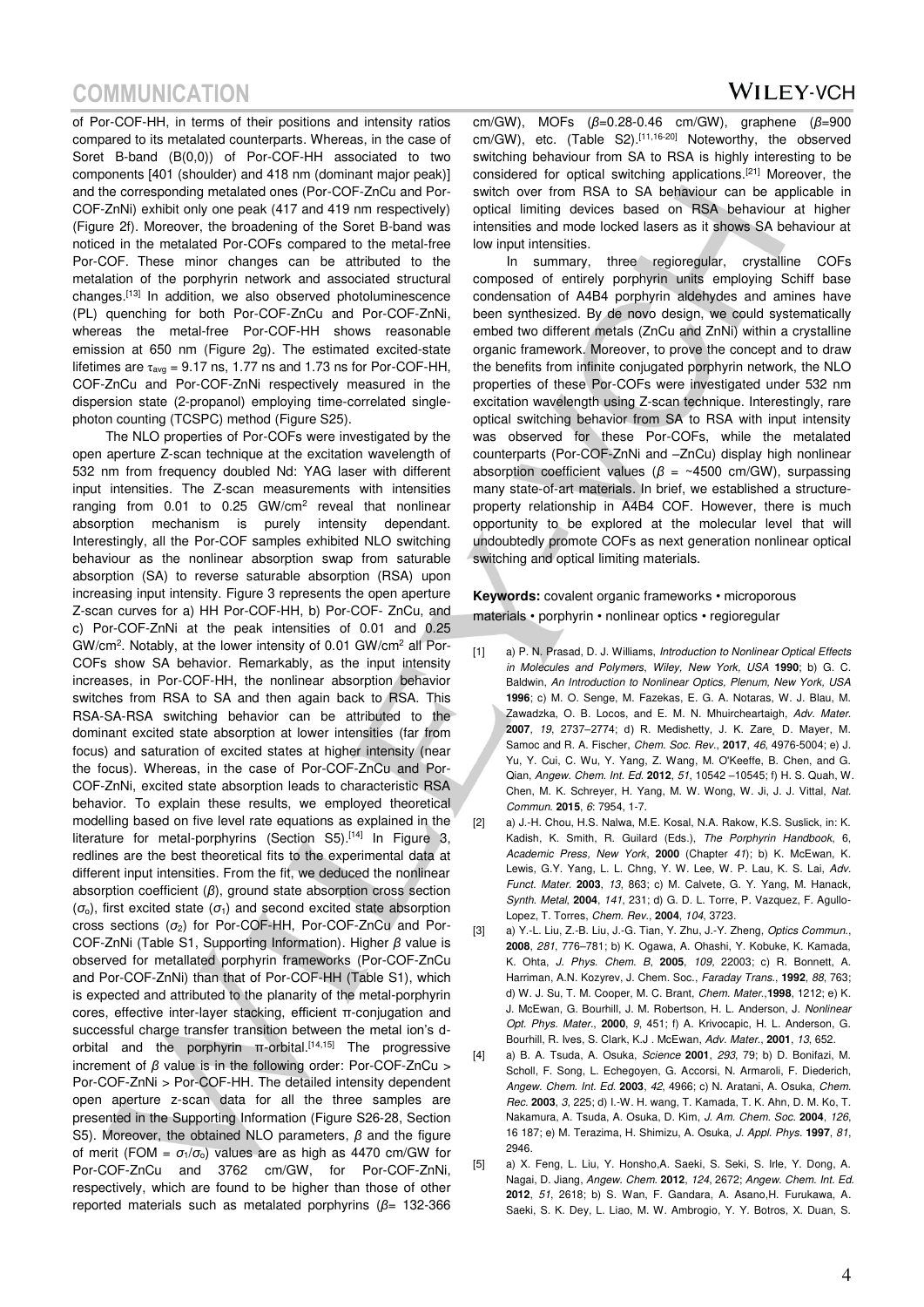### **WILEY-VCH**

Seki, J. F. Stoddart, O. M. Yaghi, Chem. Mater., **2011**, 23, 4094; c) S. Kandambeth, D. B. Shinde, M. K. Panda, B. Lukose, T. Heine, R. Banerjee, Angew. Chem. Int. Ed. Engl. **2013**, 52, 13052–13056; d) H. Sahabudeen, H. Qi, B. A. Glatz, D. Tranca, R. Dong, Y. Hou, T. Zhang, C. Kuttner, T. Lehnert, G. Seifert, U. Kaiser, A. Fery, Z. Zheng, X. Feng, Nature Commun., **2016**, 7, 13461, 1-8.

- [6] a) A. P. Côté, A. I. Benin, N. W. Ockwig, A. J. Matzger, M. O'Keeffe, O. M. Yaghi, Science **2005**, 310, 1166; b) S. Kandambeth, A. Mallick, B. Lukose, M.V. Mane, T. Heine, R. Banerjee, J. Am. Chem. Soc. **2012**, 134, 19524–19527.
- [7] G. Das, B. P. Biswal, S. Kandambeth, V. Venkatesh, G. Kaur, M. Addicoat, T. Heine, S. Verma, R. Banerjee, Chem. Sci. **2015**, 6, 3931– 3939.
- [8] A.K. Mandal, J. Mahmood, J.-B. Baek, ChemNanoMat., **2017**, 3, 373– 391.
- [9] S.Y. Ding, J. Gao, Q. Wang, Y. Zhang, W.G. Song, C.Y. Su, W. Wang, J. Am. Chem. Soc. **2011**, 133, 19816–19822.
- [10] S. Lin, C. S. Diercks, Y.-B. Zhang, N. Kornienko, E. M. Nichols, Y. Zhao, A. R. Paris, D. Kim, P. Yang, O. M. Yaghi, C. J. Chang, Science, **2015**, 349, 6253, 1208-1213.
- [11] a) P. C. Ray, P. Bonifassi, and J. Leszczynski, J. Phys. Chem. A, **2008**, 112, 2870-2879; b) D. Swaina, A. Rana, P. K. Panda, S. V. Rao, Chem. Phys. Lett., **2014**, 610*–*611, 310–315.
- [12] a) B. Lukose, A. Kuc, T. Heine, Chem. Eur. J. **2011**, 17, 2388; b) L. Sarkisov and A. Harrison, Mol. Simulat., **2011**, 37, 1248-1257.
- [13] M. Gouterman, in: D. Dolphin (Ed.), "The Porphyrins", vol. III, s1, Academic Press, New York, **1978**.
- [14] a) M. B. M. Krishna, V. P. Kumar, N. Venkatramaiah, R. Venkatesan, and D. N. Rao, Appl. Phys. Lett. **2011**, 98, 081106; b) M. Sheik-Bahae, A. A. Said, T. Wei, D. J. Hagan, E. W. Van Stryland, IEEE J. Quantum Electron. **1990**, 26, 760-769; c) V. Sreeramulu, K. K. Haldar, A. Patra, D. N. Rao, Optics and Laser Techn. **2016**, 118, 30333; d) M. B. M. Krishna, N. Venkatramaiah, D. Narayana Rao, J. Opt. **2014**, 16, 015205.
- [15] a) E. B. Fleischer, Acc. Chem. Res. **1970**, 3, 3, 105-112; b) L. P. Cook, G. Brewer and W. Wong-Ng, Crystals **2017**, 7, 223.
- [16] a) M. de Torres, S. Semin, I. Razdolski, J. Xu, J. A. A. W. Elemans, T. Rasing, A. E. Rowan and R. J. M. Nolte, Chem. Commun., **2015**, 51, 2855; b) J. Qin, T. Wada, H. Sasabe, Mol. Cryst. Liq. Cryst. A **1992**, 217, 47; c) S. Priyadarshy, M. J. Therien, D. N. Beratan, J. Am. Chem. Soc. **1996**, 118, 1504; d) I. D. L. Albert, T. J. Marks, M. A. Ratner, Chem. Mater. **1998**, 10, 753.
- [17] J. Li, D. Jia, S. Meng, J. Zhang, M. P. Cifuentes, M. G. Humphrey, and C. Zhang, Chem. Eur.J .2015, 21, 7914–7926.
- [18] X. Jiang, L. Zhang, S. Liu, Y. Zhang, Z. He, W. Li, F. Zhang, Y. Shi, W. Lü, Y. Li, Q. Wen, J. Li, J. Feng, S. Ruan, Y.-J. Zeng, X. Zhu, Y. Lu, and H. Zhang, Adv. Opt. Mater. **2018**, 1800561.
- [19] X. Li, Q. Gao, J. Aneesh, H.-S. Xu, Z. Chen, W. Tang, C. Liu, X. Shi, K. V. Adarsh, Y. Lu, and K. Pi. Loh, Chem. Mater. **2018**, 30, 5743−5749.
- [20] M. B. M. Krishna, N. Venkatramaiah, R. Venkatesan, and D. N. Rao, J. Mat. Chem., **2012**, 22, 3059.
- [21] F. Castet, V. Rodriguez†, J.-L. Pozzo, L. Ducasse, A. Plaquet, and B. Champagne, Acc. Chem. Res., **2013**, 46, 2656–2665.